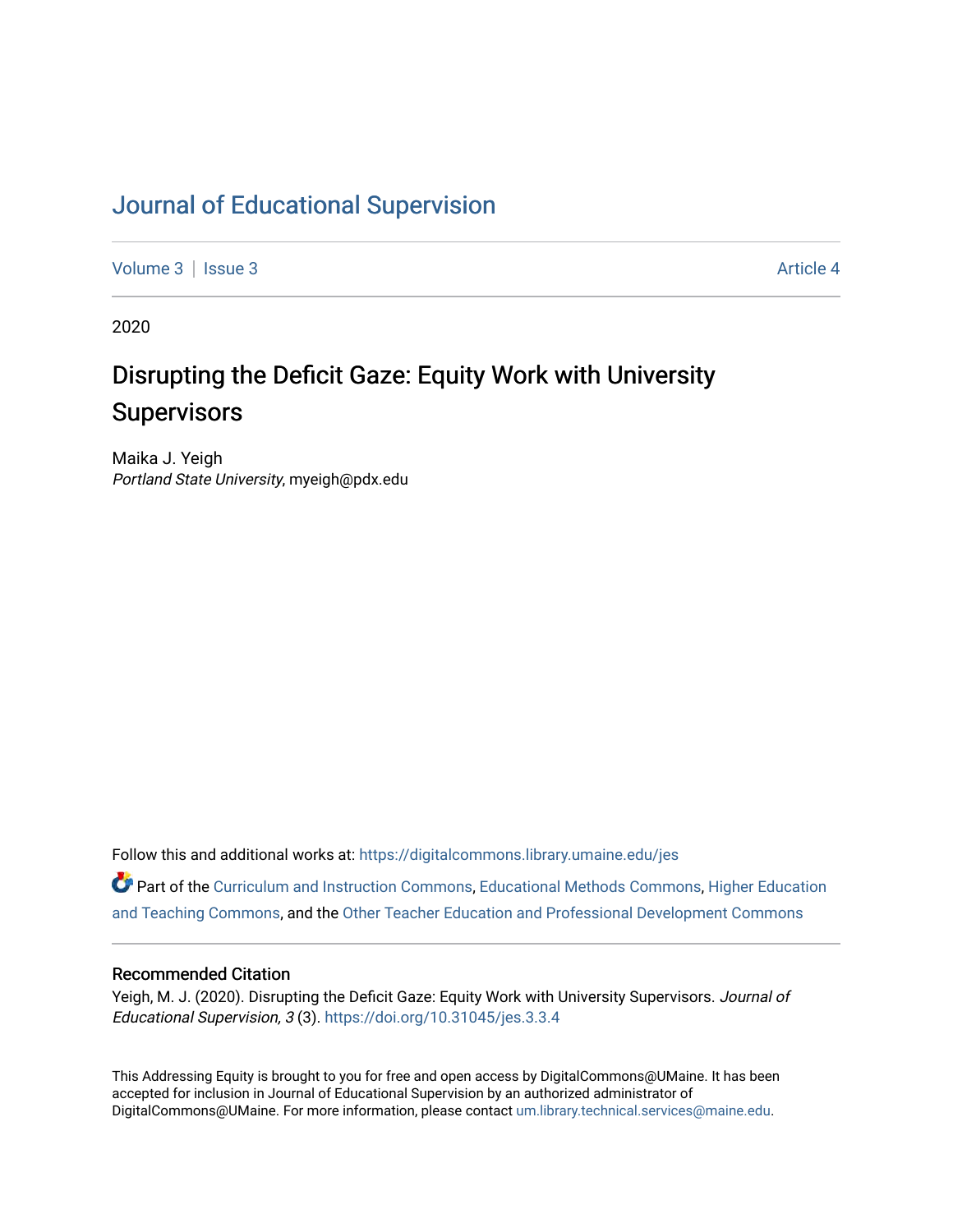# **Disrupting the Deficit Gaze: Equity Work with University Supervisors**

Journal of Educational Supervision  $43 - 58$ Volume 3, Issue 3, 2020 DOI:<https://doi.org/10.31045/jes.3.3.4> <https://digitalcommons.library.umaine.edu/jes/>

## **Maika J. Yeigh<sup>1</sup>**

#### **Abstract**

Teacher candidates commonly experience tensions within their clinical field placement classroom. Recently, candidates have brought forward tensions around the use of a deficit gaze (Dudley-Marling, 2007) on students and their families by their mentor teachers. Where candidates of the past would ignore negative framing, current candidates want to disrupt the status quo. This conceptual article describes one EPPs attempt to support teacher candidates "disruption" of instances where a mentor teacher used a deficit-lens toward students and/or their families. Clinical supervisors were offered professional development to support teacher candidates and guide them to disrupt in ways that maintained the professional relationship with the mentor teacher.

#### **Keywords**

clinical supervision; equity; teacher candidates

**Corresponding Author:** Maika J. Yeigh (Department of Curriculum and Instruction, Portland State University, 1900 SW 4<sup>th</sup> Ave, Portland, OR 97201, USA) email: myeigh@pdx.edu

<sup>&</sup>lt;sup>1</sup> Portland State University, Oregon, USA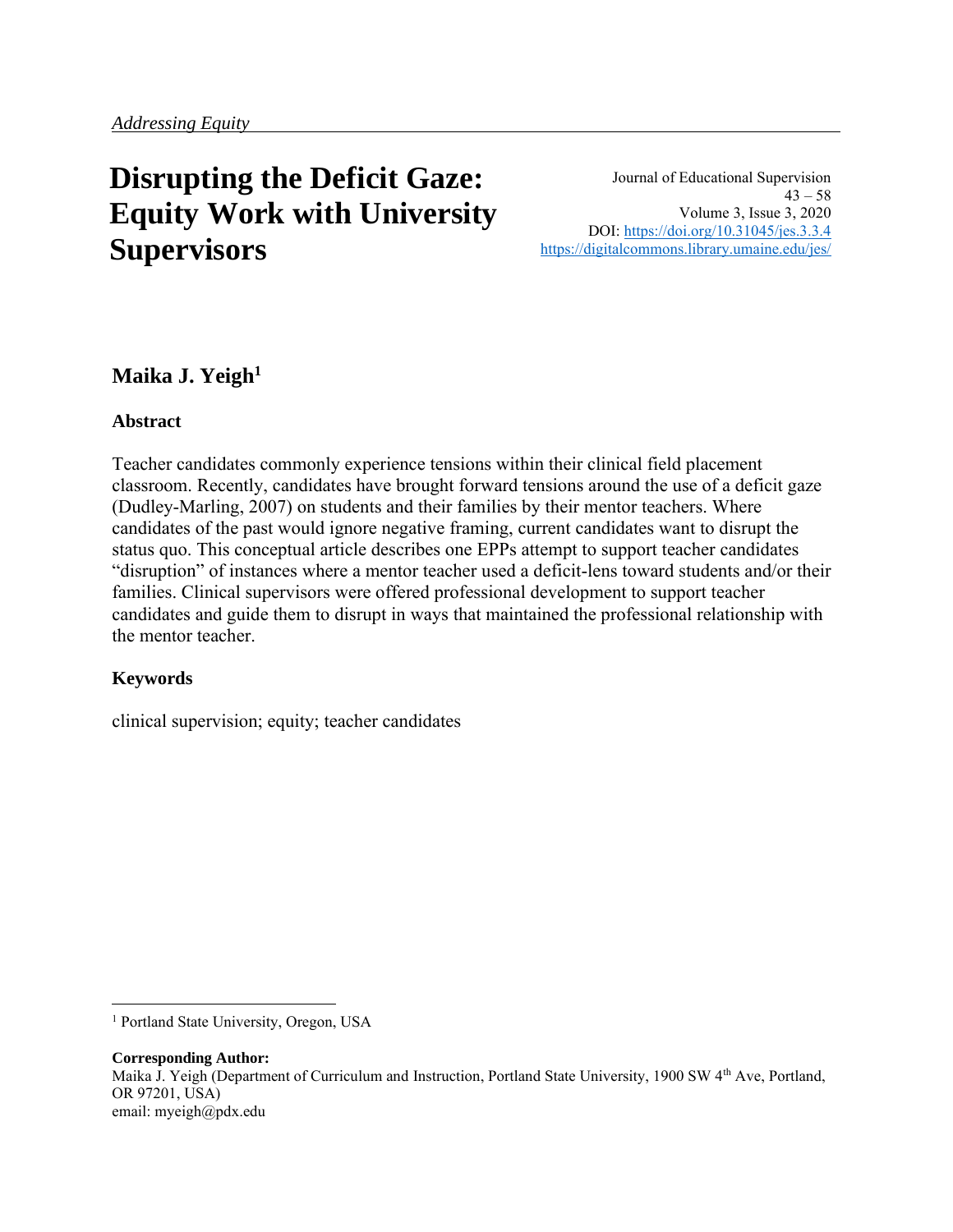#### **Introduction**

The student teaching experience is a time of immense learning. Educator preparation programs (EPPs) commonly provide a support team as one of the structures to increase teacher candidate success. The support team can be comprised of many individuals, but regularly includes at minimum a mentor teacher in whose classroom a candidate completes a practicum experience, and a university supervisor, who provides clinical coaching and evaluation. This team is often the on-the-ground support for the teacher candidate as they enter into a challenging profession. And the profession is changing. Classroom demographics are shifting (Hawkins, 2019; NCES, 2018), resources are decreasing (Leachman et al., 2017), and expectations of teachers are increasing (Darling-Hammond, 2015; Goldhaber, 2015). Additionally, students are coming into schools having experienced (or currently experiencing) trauma (Felitti, et. al, 1998; Center for Disease Control/National Center for Health Statistics, 2013); in turn, teachers themselves are facing increasing levels of vicarious trauma and compassion fatigue (Brunzell et al., 2018; Eyal et al., 2019). As a result, EPPs must prepare teachers for an educational landscape with shifting challenges.

In recent years, teacher candidates in our EPP have sought help in ways that have challenged us to change our delivery and support. In our particular program, in addition to learning more about designing trauma-sensitive structures and using restorative practices in the classroom, teacher candidates are asking for specific supports to counter the racist, classist, homophobic, and sexist stances and views they see in the K-12 school systems in which they are engaged as student teachers. While candidates have interest in countering dominant narratives and deficit stances, most do not have the strategies in place or the working capital to do so from their role as teacher candidate. However, field-based university supervisors are in a unique position to coach candidates. This manuscript details one initial method used with university supervisors in an attempt to support teacher candidate interruption and disruption of deficit views in K-12 situations.

Traditional educational structures viewed the languages and cultures of students of color and the communities in which they live as having deficiencies that the larger school system would have to suppress, and students would have to overcome, in order for students to achieve. As such, the dominant language and culture are privileged in classrooms. Dudley-Marling (2007) uses the term *deficit gaze* to describe the lens used to consider poor and minority students and their families as having innate cultural deficiencies that materialize in lack of performance in school. When educators use the deficit gaze in their interactions with students and families, it shifts blame away from the educational system and the teacher's role within it and onto the children and families. Using an asset-lens, versus deficit thinking, positions students' cultural and linguistic differences as strengths upon which teachers can build (Dudley-Marling, 2015; Yosso, 2005); teacher beliefs steeped in asset-framing are connected to expectations of achievement, with higher expectations associated with higher achievement (Lopez, 2017). An important goal of the EPP described in this manuscript is for teachers to work against systems of oppression and operationalize asset pedagogy in their daily interactions and classroom structures.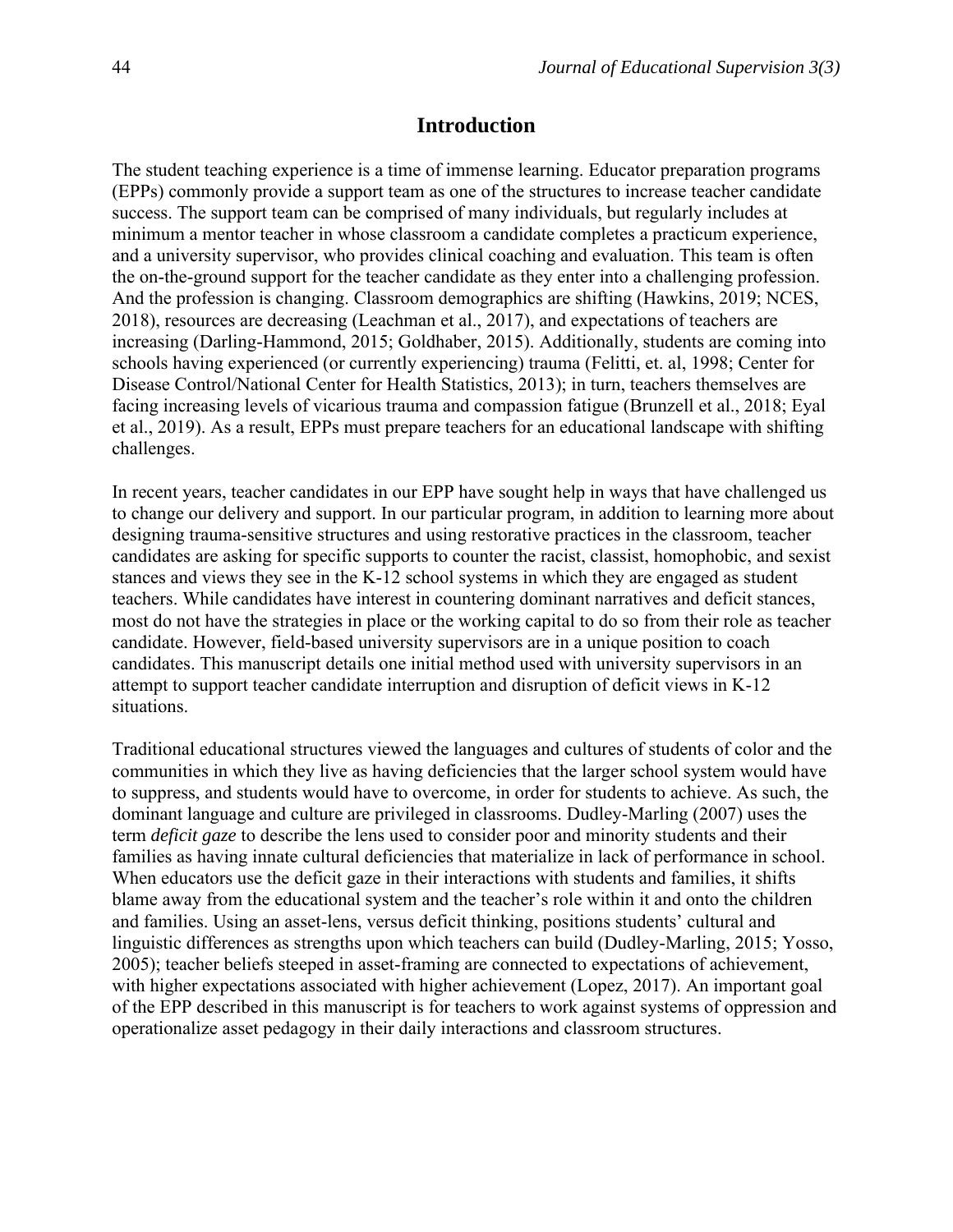## **Teacher Candidates Working for Equity**

Educational Preparation Programs across the country serve a variety of emerging teachers through a range of program structures. Our EPP is the largest in our state and graduates between 90-to-110 teacher candidates at the secondary level each year, divided into five cohorts of approximately 20 candidates. Our public university is located within an urban center, with approximately 25 partnering K-12 school districts nearby. The program highlighted in this article prepares teacher candidates focused on middle and high school in the subject areas of Social Studies, Language Arts, Science, Mathematics, and World Languages. In addition, our secondary-level program serves Art, PE/Health, and Music candidates who earn teaching licenses to teach Kindergarten through grade 12. Our preparation program stretches across one year, beginning in June of one year and ending the following June. Incoming students must have a bachelor's degree as an entrance requirement; graduates leave with a master's degree and a recommendation for a teaching license. In addition to a heavy course load, teacher candidates spend one school year engaged in a school-based practicum. In the fall quarter our candidates spend 14 hours per week at their placement school using a co-teaching model. During winter term, candidates spend 20 hours per week in their practicum classroom taking the lead with one class of students. In the spring term, candidates are full-time in the field placement classroom, take the lead on the full-range of teaching activities, and are responsible for teaching three classes of students. Teacher candidates stay in the same placement classroom for the entire school year.

There is much literature in the field that focuses on convincing teacher candidates to enact constructs of equity and inclusion into their teaching (i.e. Cross et al., 2018; Goodwin & Darity, 2019; Riley & Solic, 2017; Whitaker & Valtierra, 2018). However, in our EPP, many teacher candidates enter with a 'foundational stance' toward social justice and want to learn how to implement strategies and design structures for emancipatory learning. This foundational stance encompasses students who are *interested* in social justice and curious about what that means in the K-12 setting, students who have studied issues of equity and social justice, and students who have lived experiences that have exposed them to equity in action. Additionally, there are other factors that contribute to the difference between the literature and our teacher candidate population:

- All candidates enter the master-level initial licensure program with a bachelor degree that is content-focused (not education focused);
- Teacher candidates tend to be older students. In our elementary program, the average age range is 22-30; In our secondary program, the average age range is 25-32;
- Our university is located within an urban setting in a politically liberal-minded city, within a "blue state" on the west coast of the United States;
- The mission of the university is focused on service and equity, which draws students who are interested in those areas;
- The EPP entrance essays and interview questions focus on issues of equity and inclusion.

That said, in the past, teacher candidates in our EPP were content to consider their practicum classroom as a place of true practice, a setting in which they could build a "toolbox" of strategies to take with them into their future classroom. When problematic issues arose in the practicum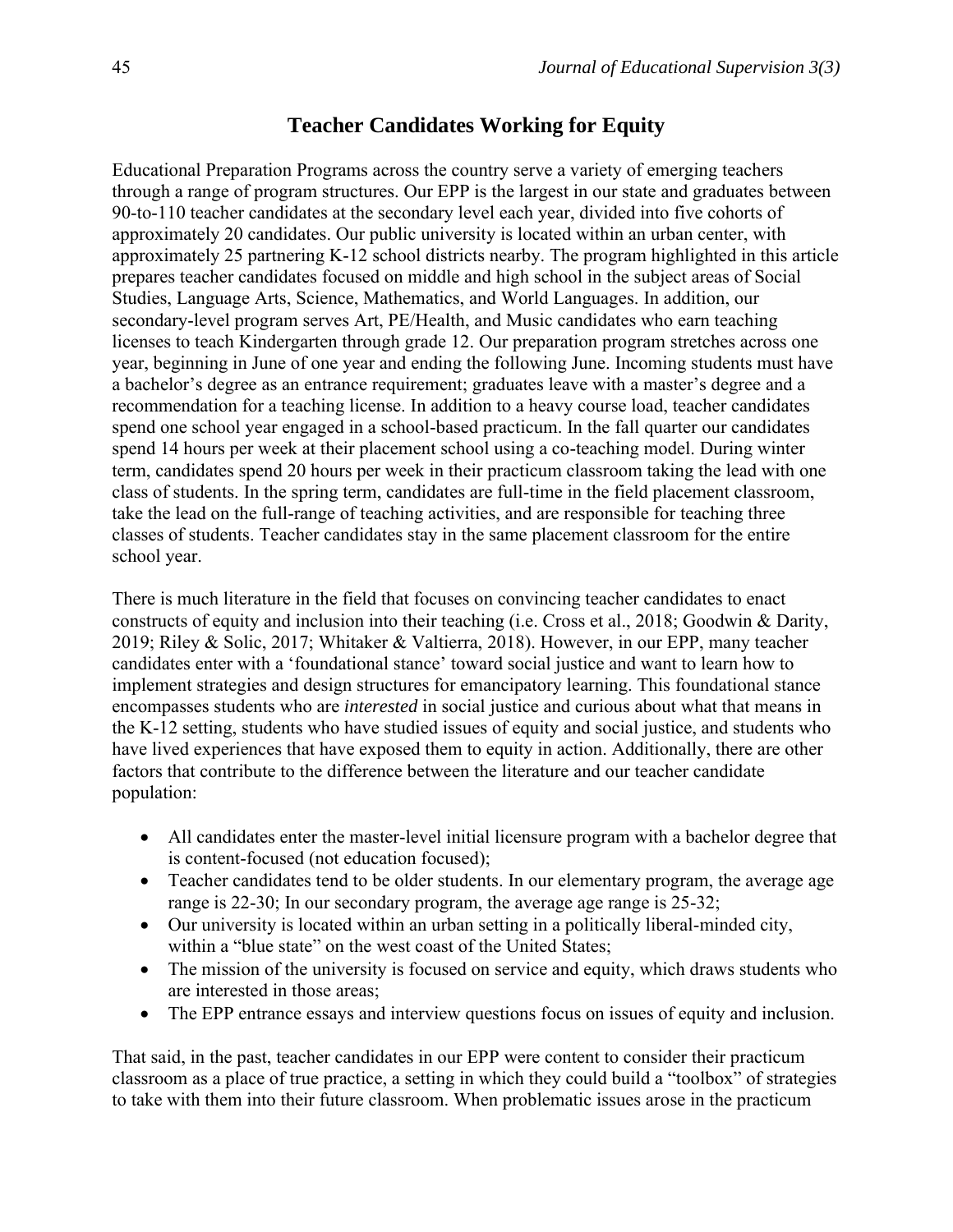classroom, these candidates-of-the-past were satisfied with our response of, "You can do things differently when you have your own classroom" with the understanding that it was important to get along with the mentor while spending a year in the mentor's classroom.

In recent years, a few things have changed. First, the research is clear that teacher candidates take their mentor teacher's views and practices with them into their future classroom—and often use those for the entirety of their career (Bacharach et al., 2010; Feiman-Nemser, 2001). Understanding the deep influence of the practicum classroom provides persuasive evidence that our candidates need to experience the practices we truly want then to emulate in their future teaching (NCATE, 2010; Yeigh, 2018; Zeichner, 2010).

Second, the context and personalities of our teacher candidates have also changed; not only does our local context encourage confronting the racist structures in K-12 schools, but our Millennial and Generation Z teacher candidates are ready to lead that confrontation. Additionally, candidates take up what we are preaching and teaching, through both our university mission that brings them in the door as well as twelve weeks of initial coursework focused on equity and inclusion. By the time candidates enter their field placement classroom—around week ten of our program—they are both interested and motivated to use equitable instructional strategies with children from culturally and linguistically diverse backgrounds. However, it is not unusual for candidates to ask for help from our EPP to navigate the tensions between their practicum experiences and their developing social justice stance.

Candidates share their experiences in a variety of formats, including through field placement journals and classroom assignments. In addition to documenting learning, electronic placement journals are a forum in which teacher candidates can communicate privately with their cohort leader and university supervisors. Below is a sampling of common student concerns shared through journals during the first weeks in the clinical classroom:

- As a guest in this room, how do I foster a more culturally inclusive and sustaining environment?
- Without upsetting the intrinsic power dynamic between me and my mentor teacher, how can I successfully disrupt their practice and behavior? Though they are open to the content I may be able to offer from the program, there may not be adequate time to discuss or develop buy-in.
- Students' personal strengths are things that I'm struggling to see in the context of our classroom. They are all intelligent and curious, but I'm not seeing those qualities, nor their unique expression in each child, built on.
- How can I address harmful language in my classroom?

The journal serves as an ongoing "conversation" for individualized problem-solving and celebration; cohort leaders also use the journals as mechanism to understand learning trends across groups of teacher candidates as a way to meet their needs.

Teacher candidates' one-year practicum is supported by two important support team members: the mentor teacher and the university supervisor. The mentor teacher is the classroom teacher who has opened their classroom to our teacher candidates for the school year. Mentor teachers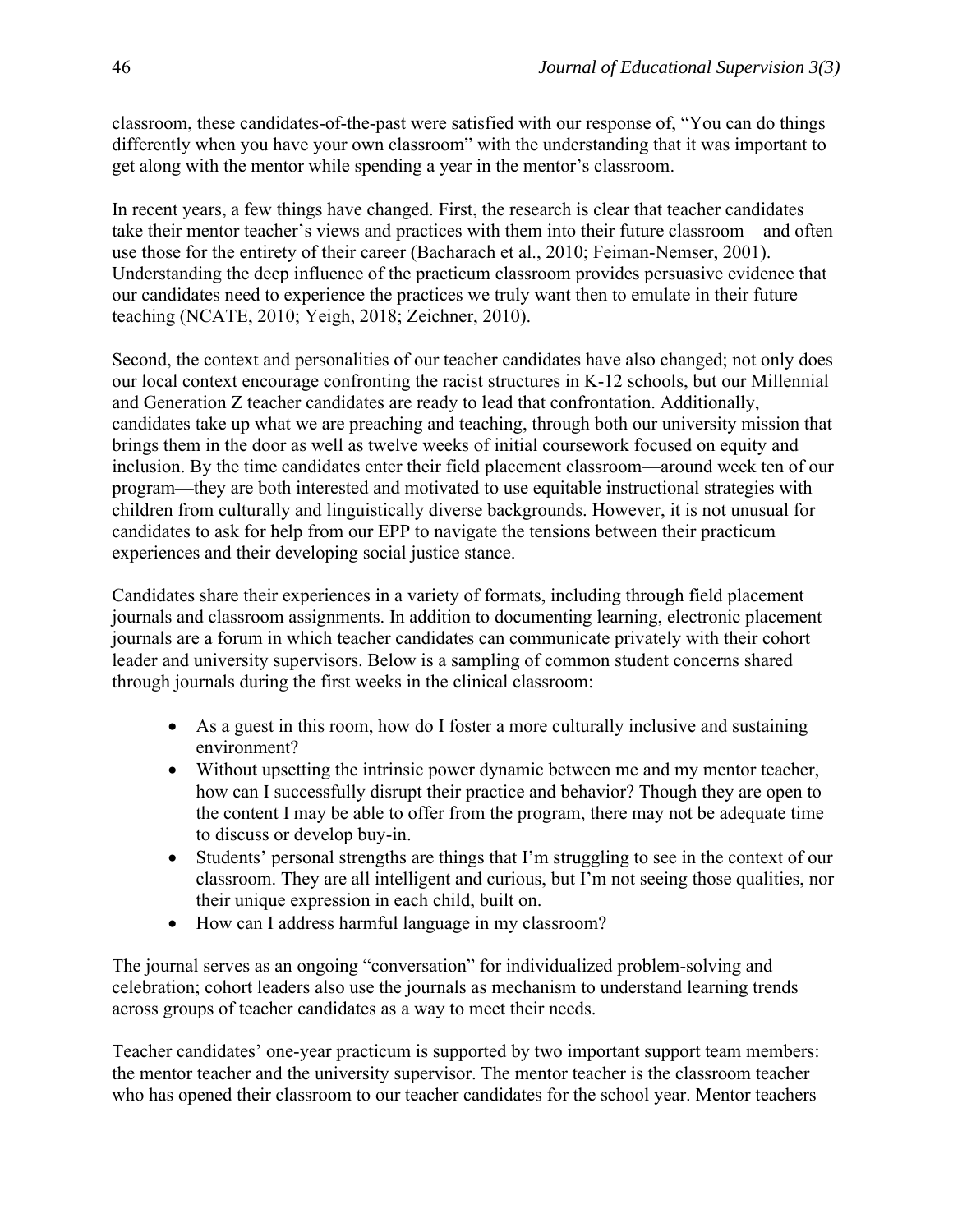share the same content-specific backgrounds as the candidate and have at least three years of teaching experience. In addition, the mentor teacher is the liaison between the teacher candidate and the placement school setting and acts as the on-the-ground coach to provide the candidate with opportunities to take on a variety of work with students, gradually expanding the responsibilities as developmentally appropriate. The mentor collaboratively plans and utilizes a co-teaching structure to prepare the candidate for the full-range of classroom responsibilities (Bacharach et al., 2010; Solis et al., 2012). The EPP operational definition of co-teaching is *two teachers working together (in this case a teacher candidate and a mentor teacher) with groups of students, sharing the planning, organization, delivery, and assessment of instruction as well as the physical space.* In this model of co-teaching, both teachers are actively engaged in all aspects of instruction. The co-teaching model holds the potential to increase teacher candidate learning while also increasing K-12 student learning; the teacher candidate and the mentor teacher are encouraged to use co-teaching strategies throughout the year-long practicum experience.

The second member of the support team is the university supervisor. In our EPP, teacher candidates are assigned a content-alike supervisor who both coaches and evaluates. Many supervisors are retired teachers, retired administrators, or teachers who are currently out of the classroom to raise children. As the mission of both our university and our college of education has solidified around issues of equity and inclusion, the job-description for university supervisors has also expanded to include helping teacher candidates develop instructional practices that support these goals. At the hiring stage, we have purposefully built in interview questions that focus on our mission; potential supervisors have to articulate their experiences working toward issues of social justice and willingness to learn more about culturally sustaining pedagogy. Supervisors attend professional learning sessions that focus on the mission of the college and ways to operationalize constructs of equity and inclusion in the K-12 classroom. While new supervisors tend to have familiarity with constructs of social justice and equity, the team holds a range of views and a mixture of experiences. Our professional learning sessions (described later in the manuscript) are designed to bring more parity within the group.

As expected, relationships amongst the support team members varies depending on the personalities involved. It is not unusual for the support system to work smoothly, with the mentor teacher coaching on a daily basis and the supervisor coming in regularly for observations and evaluation meetings. However, it is also not surprising when there are tensions within the triad. For example, there are often communication issues that have to be addressed or confusion about professional and program expectations. Many mentor teachers work with our program irregularly and some work with a different EPP each year, both of which contribute to complications with communication. Additionally, our university supervisors are adjunct nonteaching faculty and the least program-connected faculty, which is another complication for communication.

As a public university, our students come to us from a variety of backgrounds and with a variety of experiences. We have students who come directly from their undergraduate education, as well as older students who are building on previous work experiences or changing careers. However, the majority of our current teacher candidates identify as part of the Millennial Generation and have many characteristics that are important for our preparation program to consider (Dimock, 2019; Pew Research Center, 2007; Wheeler & Harris, 2006). For example, the generation has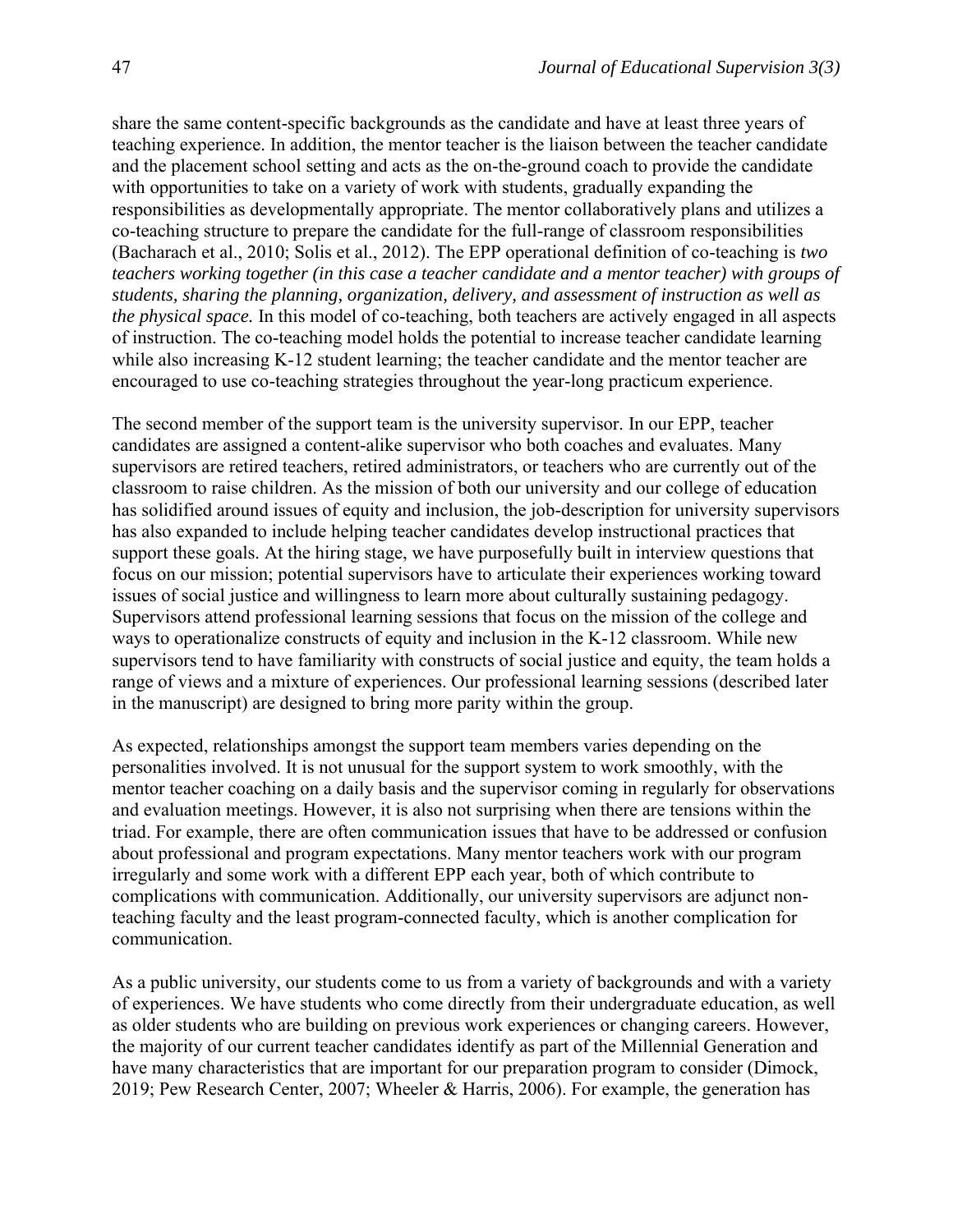been defined as one of egocentrism, yet Millennials have also demonstrated that while they are interested in "self", they also carry the value of wanting *others* to have what they have. Additionally, Millennials want to *be* agents for change (Allen et al., 2015; Ruggie & Middleton, 2019) versus waiting for changes to happen on their own. The view of being a change agent is one that is in line with the mission of our college and our vision of providing an equitable and emancipatory education for all learners. We *want* our graduates to make positive transformations in K-12 schools.

## **Equity Issues during Student Teaching**

It is not uncommon for teacher candidates to notice problems in their placement classrooms. And, it is not uncommon for these problems to stem from disagreements between the mentor teacher and the teacher candidates around actions towards students and the language used to describe students. For example, teacher candidates report at times asking their mentor how to work with a student who is disengaged or even sleeping during class. The mentor teacher may respond by using deficit-language to describe the student, such as "he is not going to do anything anyway, so don't bother" or "I'd call home but his family doesn't care". In their journals, teacher candidates anecdotally report deficit-focused language being used more frequently toward adolescents of color and/or those from lower-income homes, and problematize what they are witnessing in the field placement classroom:

- There is something about students who struggle that my MT [mentor teacher] really doesn't like, and I think it is their inability to understand direction or content immediately. It irritates her so much and I think she perceives their "incompetence" as defiance.
- Dynamics of power and oppression persist in the classroom microcosm of the unjust world unless teachers trouble themselves to put restorative expectations, procedures, patterns, and structures into place.

However, while many candidates have the motivation and interest to disrupt problematic viewpoints and language, they lack the working capital and expertise to do so.

As stated previously, when previous generations of teacher candidates brought up their discomfort and disdain for the overt and covert use of deficit views toward students, teacher educators could assuage them with the understanding that in the future, they could adjust accordingly. However, it is increasingly apparent that current teacher candidates want to disrupt deficit views *now*. As a result, they turn to the university—specifically the university supervisor—to help make these disruptions in a way that maintains their relationships with the mentor teacher in whose classroom they are placed. Since the mission of our college is focused on equitable opportunities for all, we welcome the challenge to support disruptions of pedagogy and practices that foster inequalities. Where the university supervisor and the placement classroom intersect seem like an obvious place to offer guidance in this area.

Willey and Magee (2018) advocate for those in supervisory positions connected to the field placement to be the ones to address issues of equity with teacher candidates. These teacher educators considered the strategies their teacher candidates subconsciously used to avoid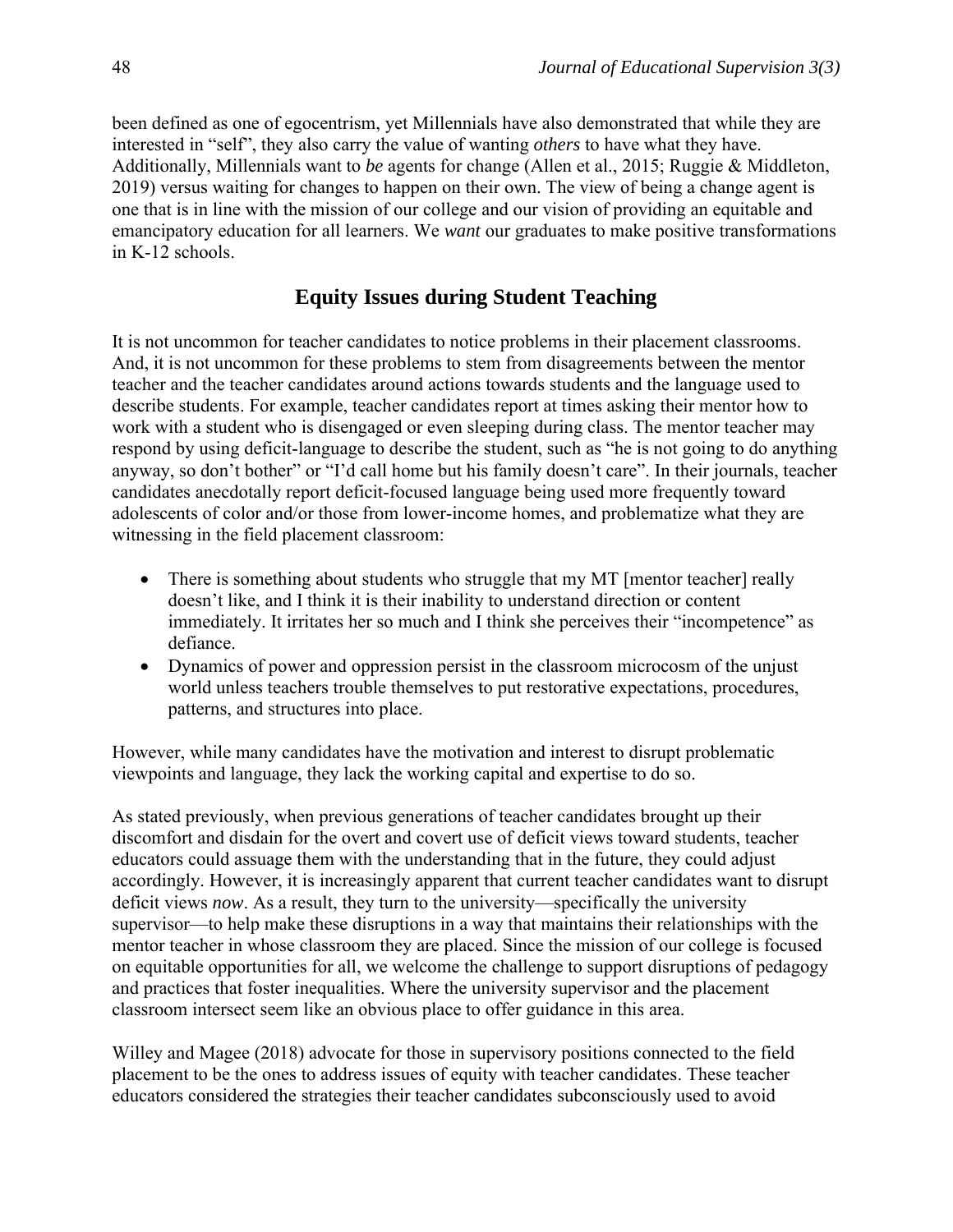disrupting inequities which inadvertently maintained negative views toward the behaviors of students of color. The researchers worked to address their teacher candidates' default stance, which blamed students and families for perceived negative behaviors or lack of engagement. Clinical faculty used activities to create a counter-default stance that looked to students, families, and their communities as strengths and assets. The goal was to produce teachers who viewed families as invaluable resources for the school; yet, the findings revealed an underlying willingness to maintain the status quo and encouraged supervisors to "… develop the skills necessary to facilitate these discussions and support preservice teachers to recognize and address racial inequities and oppressions when they occur in schools" (Willey & Magee, 2018, p 46).

#### **Teacher Candidates Ready to Disrupt**

University supervision is a complex role that involves navigating classrooms of K-12 mentor teachers, supporting the development of teacher candidate learning, and utilizing evaluation materials adopted by their sending institution, among other tasks. And yet, research suggests that supervisors receive limited training (Jacobs et al., 2017; McCormack et al., 2019). Additionally, research indicates that while supervisors have a complex role in supporting the development of teachers, they are often adjunct faculty with limited connectivity with the institutions they serve (Baum et al., 2011; Cuenca et al., 2011).

While problematizing the stance that many candidates naturally take, Willey and Magee (2018) position the university supervisor as a guide to help make important shifts in teacher candidate thinking, since the university supervisors are often the main professionals who cross between the university and practicum settings. Gürsoy and colleagues (2016) posit that while supervisors have many roles, those include "acting as active agents in conflict resolution and problemsolving in the practicum" (p. 61). However, preparation for the work of supervision is often lacking (Bates, et al., 2011; Elfer, 2012). In a study of the effects of training, Elfer (2012) noted that both teacher candidates and mentor teachers were more satisfied with supervisors who had received trainings provided by the university; in addition, they were also more willing to talk through issues and positively receive feedback. Supervisors can have a positive effect on the identity, self-perceptions of, and the quality of future teachers, especially when those supervisors are responsive to the needs of their supervisee teacher candidates (Bates et al., 2011).

Teacher preparation programs design the role of university supervisor in different ways. In our EPP, at minimum the university supervisor makes nine field-based observations of the teacher candidate between September and June; six of these observations also include a meeting with the mentor teacher and teacher candidate to determine advancement toward proficiency. The supervisor is responsible for keeping the candidate's faculty advisor apprised of progress and development. In our program, the supervisor is the bridge between the preparation program and the K-12 school setting, a persistent tension in our partnering with teachers and schools.

In 2015, our EPP made the decision to provide structured professional development to university supervisors as a program improvement opportunity. Initially, the professional learning sessions were used for logistical communications about timelines, evaluation form calibration, and electronic reporting platforms, which were important to improve articulation. More recently, professional learning sessions have focused on elements of coaching teacher candidates,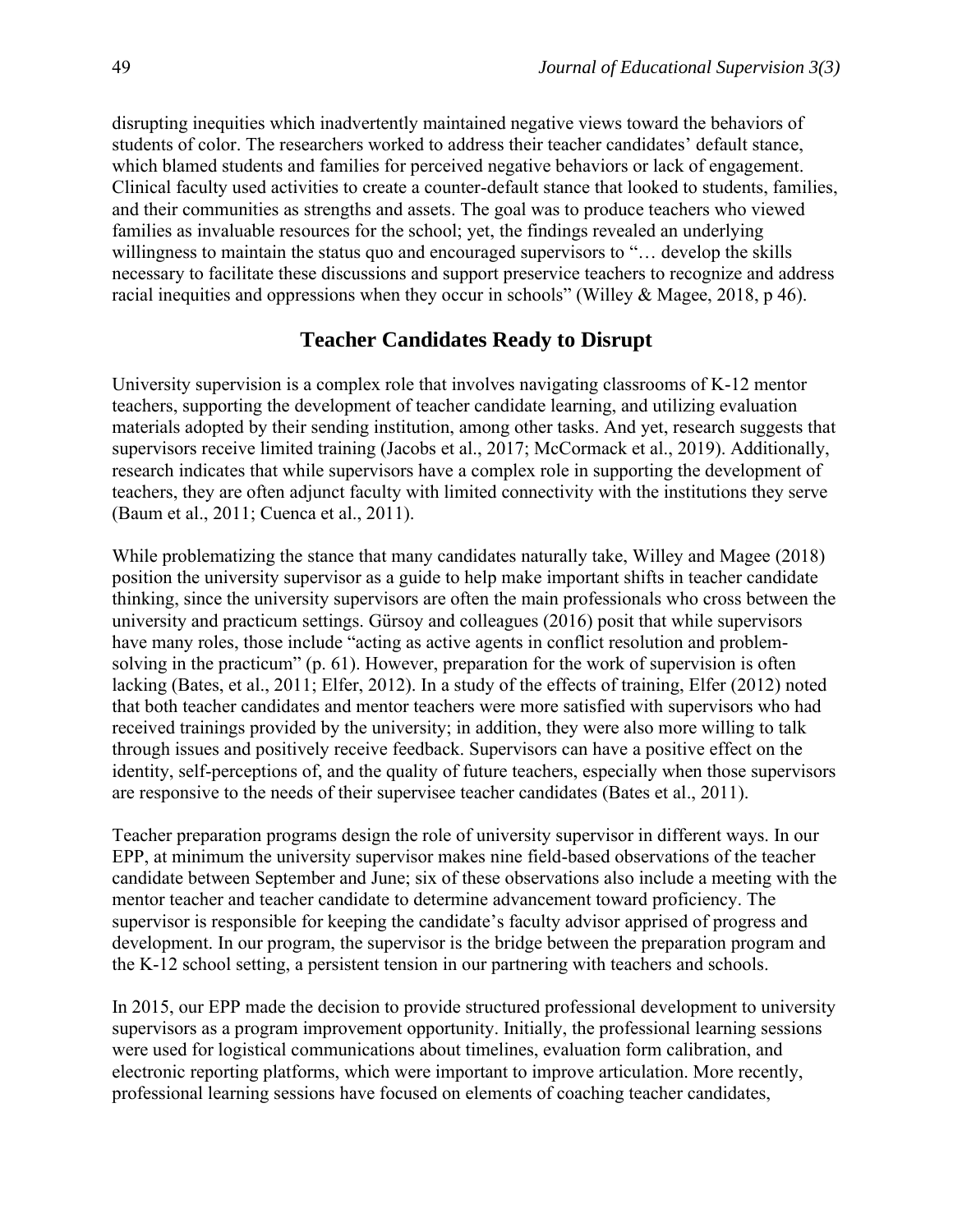including how to foster productive conversations between mentor teachers and candidates, specifically to increase candidate knowledge and application of asset-based pedagogy (Lopez, 2017; Paris, 2012; Young et al., 2019).

## **Professional Learning as a Mechanism for Change**

Three university-based faculty members are responsible for matching supervisors with teacher candidates and providing professional development for the team of approximately 40 supervisors. To address the issue of countering deficit language, we decided to build on professional development initiatives already in place. As stated previously, our college positions issues of equity and inclusion at the forefront of our work. Additionally, we are a large institution, and as such we have an office devoted to K-12 and university partnerships. The work of professionals from the partnership office includes building and maintaining relationships between our partner organizations. In addition, we also have an Equity Team, which is made up of a variety of stakeholders from across the college. Both the partnership office and the Equity Team have provided professional development opportunities for all faculty, including our university supervision team, that are focused on equity and inclusion.

Before 2015, our supervisors received limited professional development. Instead, our supervisors were brought together to "network", which involved casual meetings focused on communitybuilding and the year-long supervision cycle. More recently, we have committed to professionalizing the role of supervision by funding eleven additional hours of professional development for our supervisors. When our teacher candidates brought us their request for support in disrupting deficit views in their placement classrooms, we turned to these professional learning sessions as a mechanism to work on the issue. Many supervisors have indicated interest in equity work and take advantage of the variety of opportunities to engage with topics of social justice offered throughout the larger university and within our college. For example, several supervisors have engaged in a college-wide book group focused on race and intersectionality. Supervisors are expected to "take up" equity work in their work with candidates in the clinical placement.

Prior to our first professional learning session of the year, we reviewed previous professional learning session concepts that our supervisors had already received. Supervisors had explored several foundational concepts, including transformative and social action approaches to multicultural curriculum (e.g., Banks, 1988), culturally responsive teaching (e.g., Gay, 2002), culturally relevant pedagogy (e.g., Ladson-Billings, 1995), and teaching strategies to engage all learners (e.g., Kuykendall, 2004). In addition, previous professional learning sessions had added concepts about culturally relevant pedagogy and brain research (Hammond, 2015) and coaching for inclusive practices (Aguilar, 2013). As such, we knew our supervisors had been exposed to a foundation aligned with our stated goals and mission.

We designed our "disruptions" session with the foundational work in mind, knowing also that supervisors had exposure and interest in our common beliefs about equity and social justice, but were reticent about their role in disrupting incidents of deficit thinking. To that end, rehearsals seemed like a natural place to start. We wanted our supervisors to practice what they could say and do to support our candidates seeking help in this area. *Rehearsing* is a strategy used to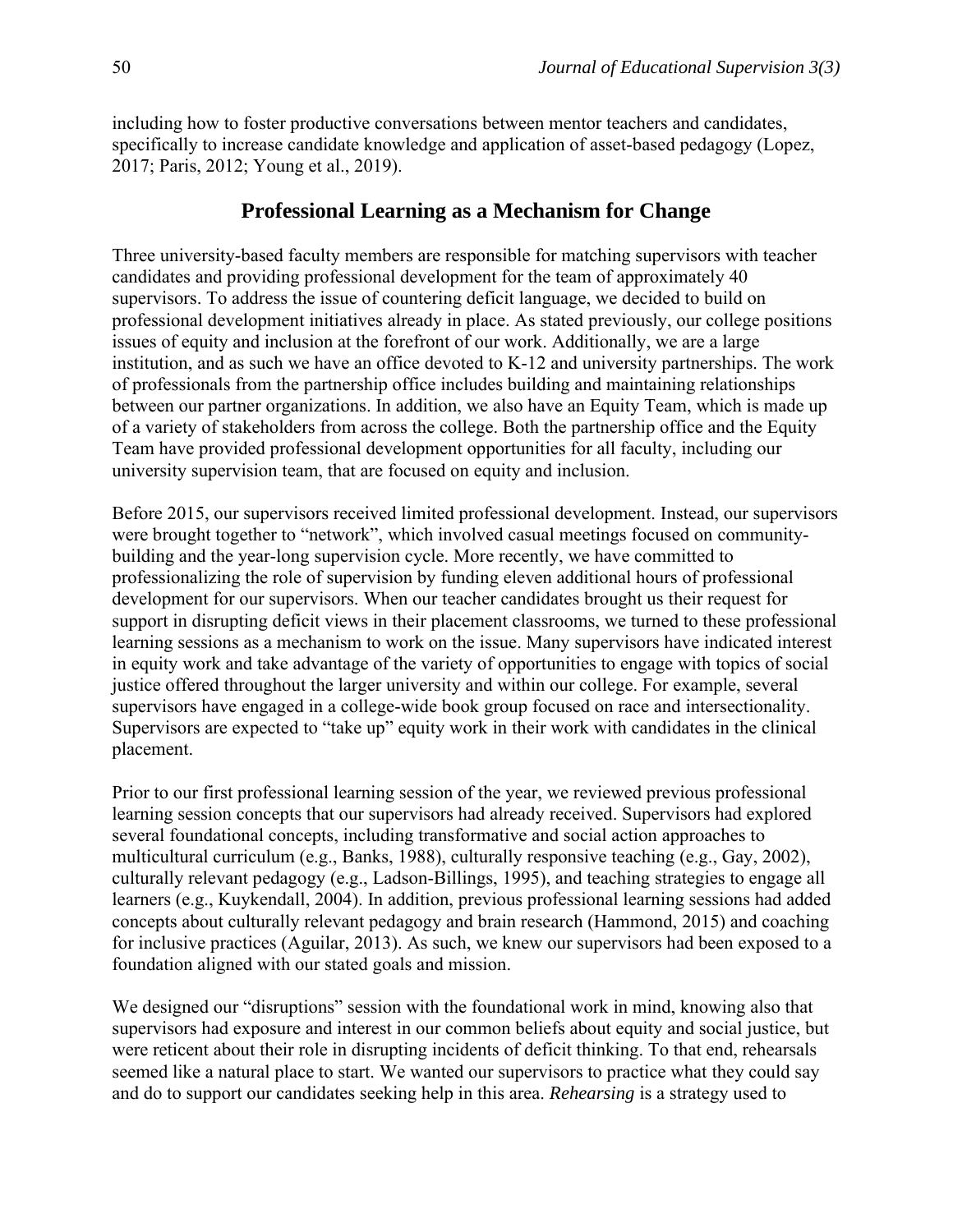enhance the preparation of teachers (Javeed, 2019; Kazemi et al., 2016; Lampert, 2010) across subjects. At the core of "rehearsals", teachers prepare a lesson, practice teaching it with and/or to peers, receive feedback, and then collectively analyze the success of the lesson with all participants. Through dialogue and analysis, the lesson is revised. The rehearsals prepare the teachers to practice discussion dialogue, material distribution, classroom organization, and other aspects of the lesson that may not have been apparent through the original design. Essentially, the practice should approximate reality as a means of preparation (Trent, 2013). The rehearsals we used with our supervisors were structured as "scenarios". The supervisors worked in groups of three or four to read one common scenario and decide on an approach to address the situation with their teacher candidate. We decided to start with a true recent incident a candidate had experienced, that although serious, would be an easier entry-point into the concept of "disruptions" than some other scenarios dealing with issues of race and class. (See Figure 1: Mansplaining scenario). Essentially, we started with a non-threatening topic as an easy way for supervisors to explore how to engage in difficult conversations. After practicing with an easier/light-hearted topic, we could up the ante and engage with more difficult topics.

*Figure 1*: Mansplaining scenario

Scenario #1

Your teacher candidate relays feelings of discomfort about how their mentor teacher talks to them. The teacher candidate tells you that the mentor teacher gives him this feedback: "Stop 'mansplaining' to the students"—but he doesn't know how to respond to that gendered statement \*

The teacher candidate is asking for some assistance navigating this issue with their mentor teacher. How can you help with:

\_\_\_\_\_\_\_\_\_ Conversations **with** the teacher candidate

\_\_\_\_\_\_\_\_\_ Supporting conversations **between** the teacher candidate and the mentor teacher \_\_\_\_\_\_\_\_\_ Providing resources/ideas **for** the teacher candidate

\*According to Dictionary.com, mansplaining is "to comment on or explain something to a woman in a condescending, overconfident, and often inaccurate or oversimplified manner".

To get started, the supervision teams talked through the scenario and came to a common understanding of the issue. We asked each group to consider supporting the teacher candidate in three ways. Our first goal is always for candidates to communicate directly with their mentor teacher. As such, supervisors first discussed ways they would help the candidate plan for a direct conversation. If a direct conversation did not alleviate the issue or if the teacher candidate asked for additional help, our next preferred outcome is for supervisor moderation of a conversation between the teacher candidate and the mentor teacher. If neither of those are successful—or if the candidate does not want to engage in a conversation with the mentor teacher at all on the topic—we ask supervisors to strategize ways the candidate can navigate a situation that could be ongoing. After all supervisor teams talked through the scenario, we asked one group to rehearse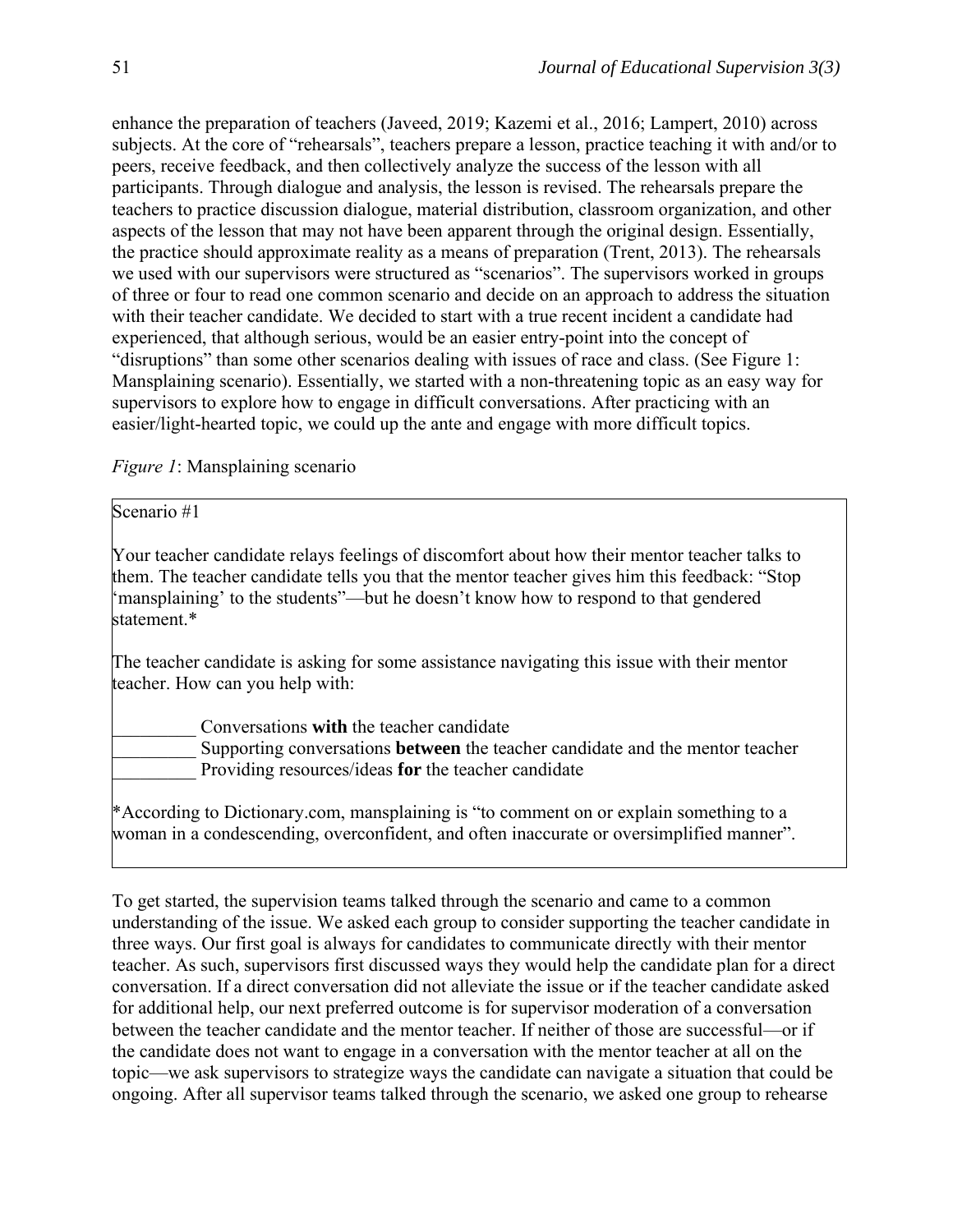the conversation with the teacher candidate as well as the mediated conversation with the rest of the supervisors as the audience. Through role-play, one supervisor played the teacher candidate, one played the mentor teacher, and the other stayed in the role of university supervisor. The remaining supervisors acted as audience and participated in a debrief discussion afterwards.

To build on the "mansplaining" issue, we next provided supervisors with another scenario, this time focused on helping candidates navigate instances of deficit-thinking. (See *Figure* 2: Deficitthinking)

*Figure* 2: Deficit-thinking

Scenario #2:

Your teacher candidate relays feelings of discomfort about how their mentor teacher talks about the families of students. When the teacher candidate tries to share ideas of how to support the students, the mentor teacher says, "Parents of these kids don't care—they don't …" (help them with their homework, come to events, check the online grading portal, return email, etc.)

The teacher candidate is asking for some assistance navigating and interrupting this deficitthinking of the families. How can you help with:

\_\_\_\_\_\_\_\_ Conversations **with** the teacher candidate \_\_\_\_\_\_\_\_ Supporting conversations **between** the teacher candidate and the mentor teacher \_\_\_\_\_\_\_\_ Providing resources/ideas **for** the teacher candidate

In addition to having a discussion, each small group rehearsed the scenario. One person acted the part of the teacher candidate, one played the mentor teacher, and the other remained the supervisor. After the role-play, we asked each group to create a script they could use to support their candidates' navigation of the issue presented in the scenario. In the debrief discussion, supervisors shared the scripts with the collective group and provided feedback to one another. In addition, we provided additional scenarios related to other common issues that teacher candidates bring forward (e.g., deficit-language toward students whose first language is not English), with the invitation for supervisors to consider creating a script for those, as well. As a final instructional move, we asked supervisors to link the issue and script to specific candidates they currently supervised and articulate a timeframe for implementation of one idea from the day. The goal was for supervisors to feel comfortable "taking up" the challenge of supporting candidates as they disrupt inequities in their placement classrooms in ways that are respectful to their mentor teachers and maintain a positive working relationship. When teacher candidates ask for help, supervisors have prepared and practiced strategies that they can employ with mentor teachers.

## **Taking Up the Work**

It is both difficult and critical to undo the years of white supremacist socialization that both our university supervisors and our teacher candidates have experienced. Retraining (Jarvis et al.,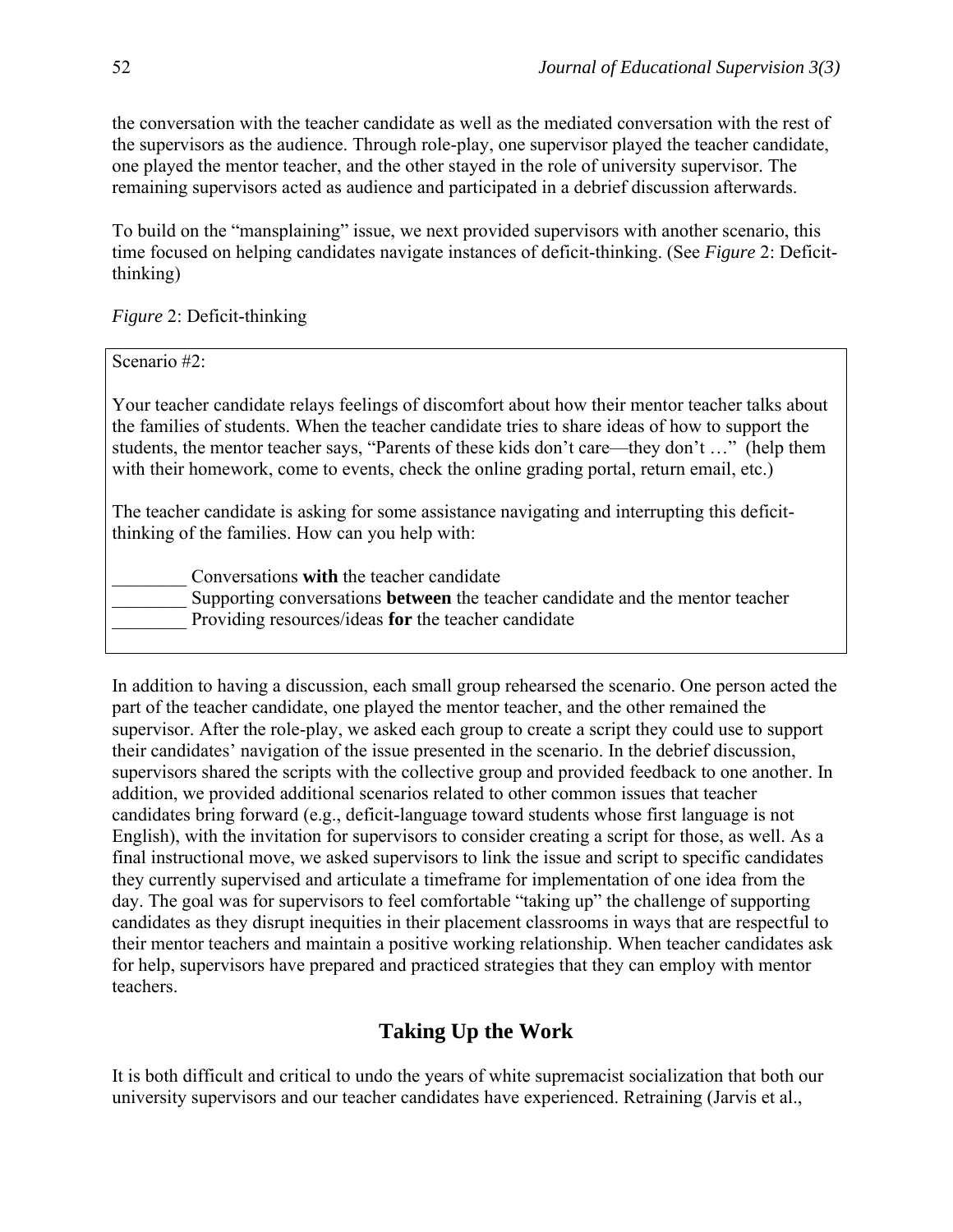2003; Merriam & Brockett, 2011) is more difficult for many of our university supervisors than our teacher candidates for a few reasons. Many of our supervisors are older, which means there are more years of embedded language and thinking to counter. Additionally, many of retired supervisors stay current on educational research only through our institution, specifically through the professional learning sessions. For some supervisors, the "mansplaining" scenario was a challenge; many have been conditioned to gendered language over decades of life experiences. This conditioning is also true of white supremacist language and culture. While all of our supervisors are willing to engage in learning on the topic of whiteness and the undoing of racist structures, the understanding of *how* to do that work falls along a wide continuum. In addition, as a collective our supervision team is less willing to *lead* in this realm. For the most part, their interests remain focused on coaching candidates on the more familiar aspects of instruction, such as management techniques and lesson organization. Supervisors are willing to discuss deficit views with the candidates and facilitate difficult conversations; however, it often takes the candidate bringing forward the issues to the supervisor or asking the supervisor for help for an interruption to happen. A persistent question for our EPP remains how to develop skills in our supervision team so, as a whole, they take leadership with their candidates versus waiting for candidates to initiate.

Reteaching is complicated with our teacher candidates, as well. For most of our candidates, they do not lack the interest and motivation; instead, they lack the skills to adequately engage in professional discourse that may include disagreement. But they are bringing issues forward to us and thinking carefully about how to change the field, as noted from two excerpted placement journal samples:

- How do we bring more voices into the room? If we can start to hear more students, we can start to learn about them, their interests and their strengths. Maybe not all voices are literally heard. We need to open up new spaces for students to do the same sort of rough processing so typical of in-class discussion.
- I propose that our academic, behavioral, and disciplinary efforts should focus on developing self-regulated AND critically conscious scholars who understand at an appropriate developmental level that their lives are at the mercy of external forces (institutional racism, for example) AS WELL AS shaped by their own actions supported by restorative practices… I believe students need teachers trained and competent at cooperating with them to identify the root causes and needs behind their behavior, even if we don't have all the answers about why people and institutions behave so unjustly and so unfairly in the world, or why children of color, for example, are systemically and systematically targeted and inhibited in particular in meeting their rights and needs.

While our candidates continue to bring forward their vision to provide an equitable education for their students, we remain concerned about the impact of our work. Our teacher candidates tend to report more satisfaction with the actions of mentor teachers as they spend more time in the placement classroom. The reasons for the increased satisfaction—or reporting less dissatisfaction—are unclear. Based on previous research, two reasons seem plausible and lead us to wonder: as our candidates take more instructional responsibility in the classroom, are they so focused on themselves that they naturally focus less on the actions of their mentor teacher? (Ellul & Fehring, 2016; Kelly, 2017). Or, is it that our candidates moderate their beliefs as they are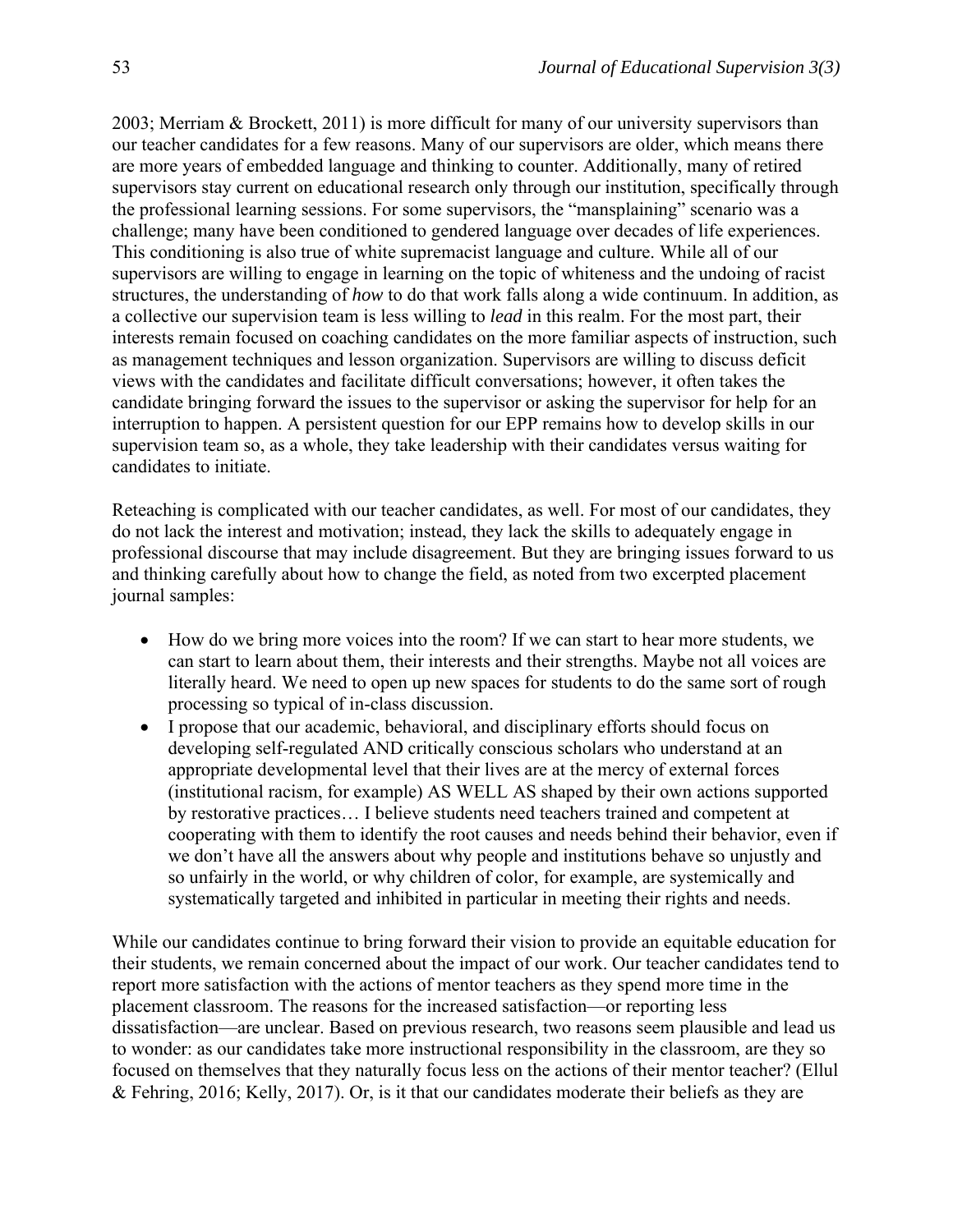enculturated into the education system? (Helms-Lorenz et al., 2016; NCATE, 2010; Zeichner, 2010).

The student teaching field experience is a safe and supported time for practice—it is one of the most supported times during the teaching career. With the framework of the mentor and supervisor in place, it is an ideal time to build habits of using a strength-based stance toward learners and their families. We want teachers' default position to see students' and families' assets (Willey & Magee, 2018; Yosso, 2005) which means that EPPs must coach candidates on how to do so. University-based educators can foster an equity-stance through coursework, but it is the clinical supervisor who has the most prescient vantage point to elevate the work. The EPPs are responsible for supporting supervisor learning, as well, and our EPP has built a strong foundation upon which to grow our work through professional learning sessions focused on equity and inclusion.

We have the good fortune of having teacher candidates in our program who also want to engage in equity work. If we want them to take up the work *after* they leave our program, we have to provide them opportunities to practice *during* our program. And, as much as we talk about equity in our courses or practice writing inclusive lesson plans, the application and implementation into the classroom is what solidifies the concepts for our students. As Dudley-Marling (2007) wrote:

No child profits from a perspective that portrays her family or her community as deprived or deficient; however, a deficit stance per se is not problematic, but what comes from this stance is. A deficit gaze that pathologizes individuals, families, and communities is instantiated in pedagogical practices and dispositions that are primarily responsible for disproportionate levels of failure among poor and minority populations. (p. 7)

Our ultimate goal is twofold. We want the teachers who graduate from our EPP to act as changeagents in their future schools and to create classrooms where each child is respected, cherished, and provided an emancipatory education that prepares them to engage in the world. The changes we want to see are both in the immediate and also in the equitable practices we want students to use throughout their careers.

#### **Acknowledgements**

I am part of a three-person team that works with supervisors at our EPP at Portland State University. Professor Nicole Rigelman and Professor Donna Shrier are the other two faculty members who make our team. In addition, Gabe Hunter-Bernstein provides additional professional development through our partnership initiatives.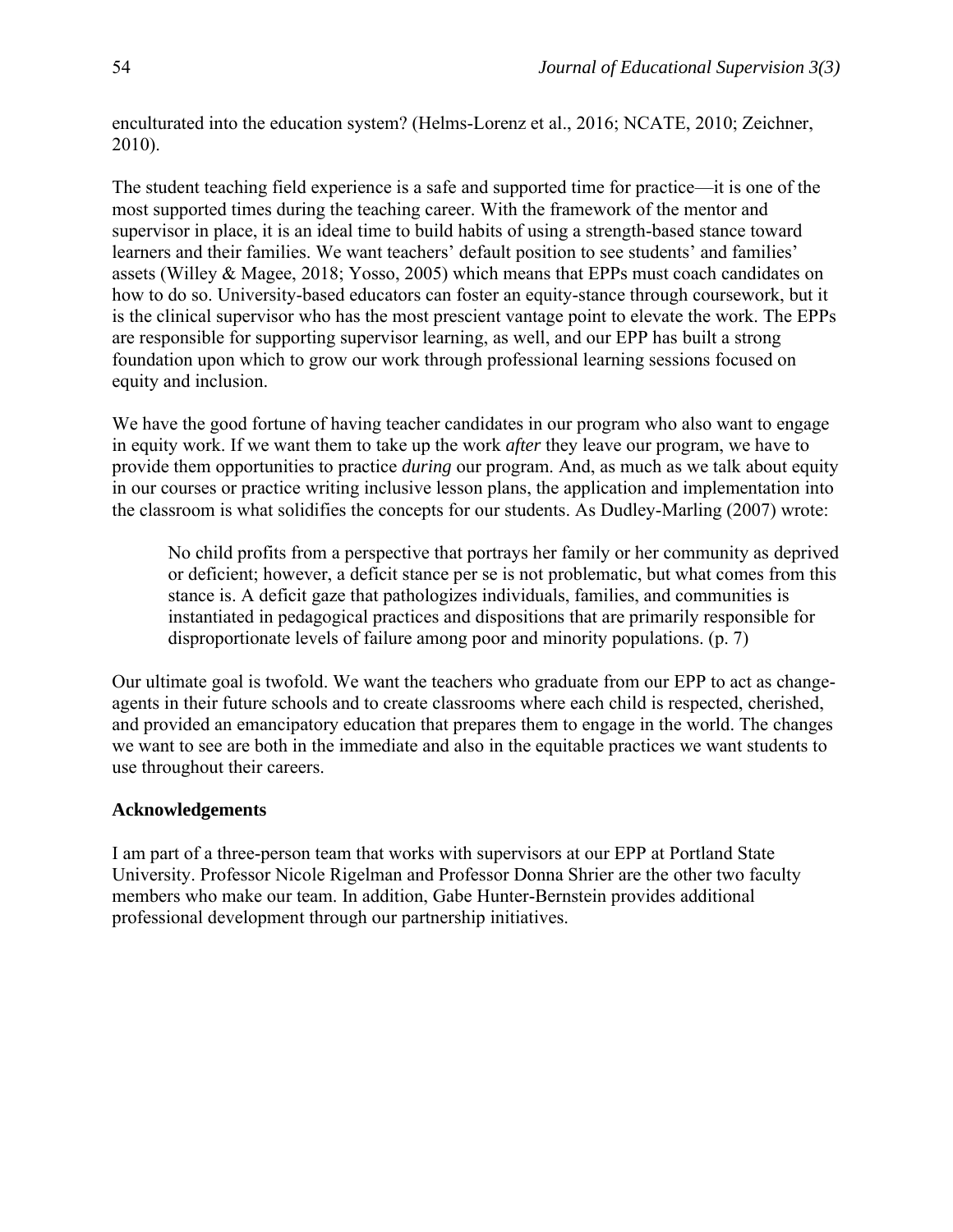#### **References**

Aguilar, E. (2013). *The art of coaching.* Jossey-Bass Publishing.

- Allen, R. S., Allen, D. E., Karl, K., & White, C. S. (2015). Are millennials really an entitled generation? An investigation into generational equity sensitivity differences. *Journal of Business Diversity, 15*(2), 14-26.
- Bacharach, N., Heck, T. W., & Dahlberg, K. (2010). Changing the face of student teaching through coteaching. *Action in Teacher Education, 32*(1), 3-14. <https://doi.org/10.1080/01626620.2010.10463538>
- Banks, J. A. (1988). Approaches to multicultural curriculum reform. *The Multicultural Leader, 1*(2), 37-38.
- Bates, A.J., Drits, D., & Ramirez, L. (2011). Self-awareness and enactment of supervisory stances: Influences on responsiveness toward student teacher learning*. Teacher Education Quarterly, 38*(3), 69-87.
- Baum, A., Powers-Costello, B., VanScoy, I., Miller, E., & James, U. (2011). We're all in this together: Collaborative professional development with student teaching supervisors. *Action in Teacher Education, 33*(1), 38-46. <https://doi.org/10.1080/01626620.2011.559429>
- Brunzell, T., Stokes, H., & Waters, L. (2018). Why do you work with struggling students? Teacher perceptions of meaningful work in trauma-impacted classrooms. *Australian Journal of Teacher Education, 43*(2), 116-142. http://dx.doi.org/10.14221/ajte.2018v43n2.7
- Cross, S. B., Behizadeh, N., & Holihan, J. (2018). Critically conscious or dangerously dysconscious?: An analysis of teacher candidates' concerns in urban schools*. The Teacher Educator, 53*(2), 124-149. <https://doi.org/10.1080/08878730.2017.1416212>
- Cuenca, A., Schmeichel, M., Butler, B.M., Dinkelman, T., & Nichols, J.R. (2011). Creating a "third space" in student teaching: Implications for the university supervisors' status as an outsider. *Teaching and Teacher Education, 27*(7), 1068-1077. <https://doi.org/10.1016/j.tate.2011.05.003>
- Darling-Hammond, L. (2015). Can value added add value to teacher evaluation? *Educational Researcher, 44*(2), 132-137. [https://doi.org/10.3102/0013189X15575346](https://doi.org/10.3102%2F0013189X15575346)
- Dimock, M. (2019, January 17). Defining generations: Where millennials end and generation Z begins [Blog post]. Retrieved from [https://www.pewresearch.org/fact](https://www.pewresearch.org/fact-tank/2019/01/17/where-millennials-end-and-generation-z-begins/)[tank/2019/01/17/where-millennials-end-and-generation-z-begins/](https://www.pewresearch.org/fact-tank/2019/01/17/where-millennials-end-and-generation-z-begins/)
- Dudley-Marling, C. (2007). Return of the deficit*. Journal of Educational Controversy, 2*(1), 5.
- Dudley-Marling, C. (2015). The resilience of deficit thinking. *Journal of Teaching and Learning, 10*(1), 1-12.<https://doi.org/10.22329/jtl.v1011.4171>
- Elfer, C. J. (2012). Becoming a university supervisor: Troubles, travails, and opportunities. In A. Cuenca (Ed.) *Supervising Student Teachers: Issues, perspectives & future directions* (pp. 3-19). Sense.
- Ellul, R., & Fehring, H. (2016). Adult learning and the mentoring and coaching of teachers. In H. Fehring & S. Rodrigues (Eds). *Teaching, coaching and mentoring adult learners: Lessons for professionalism and partnership* (pp. 13-20). Routledge.
- Eyal, M., Bauer, T., Playfair, E., & McCarthy, C. J. (2019). Mind-body group for teacher stress: A trauma-Informed intervention program. *The Journal for Specialists in Group Work, 44*(3), 204-221. <https://doi.org/10.1080/01933922.2019.1634779>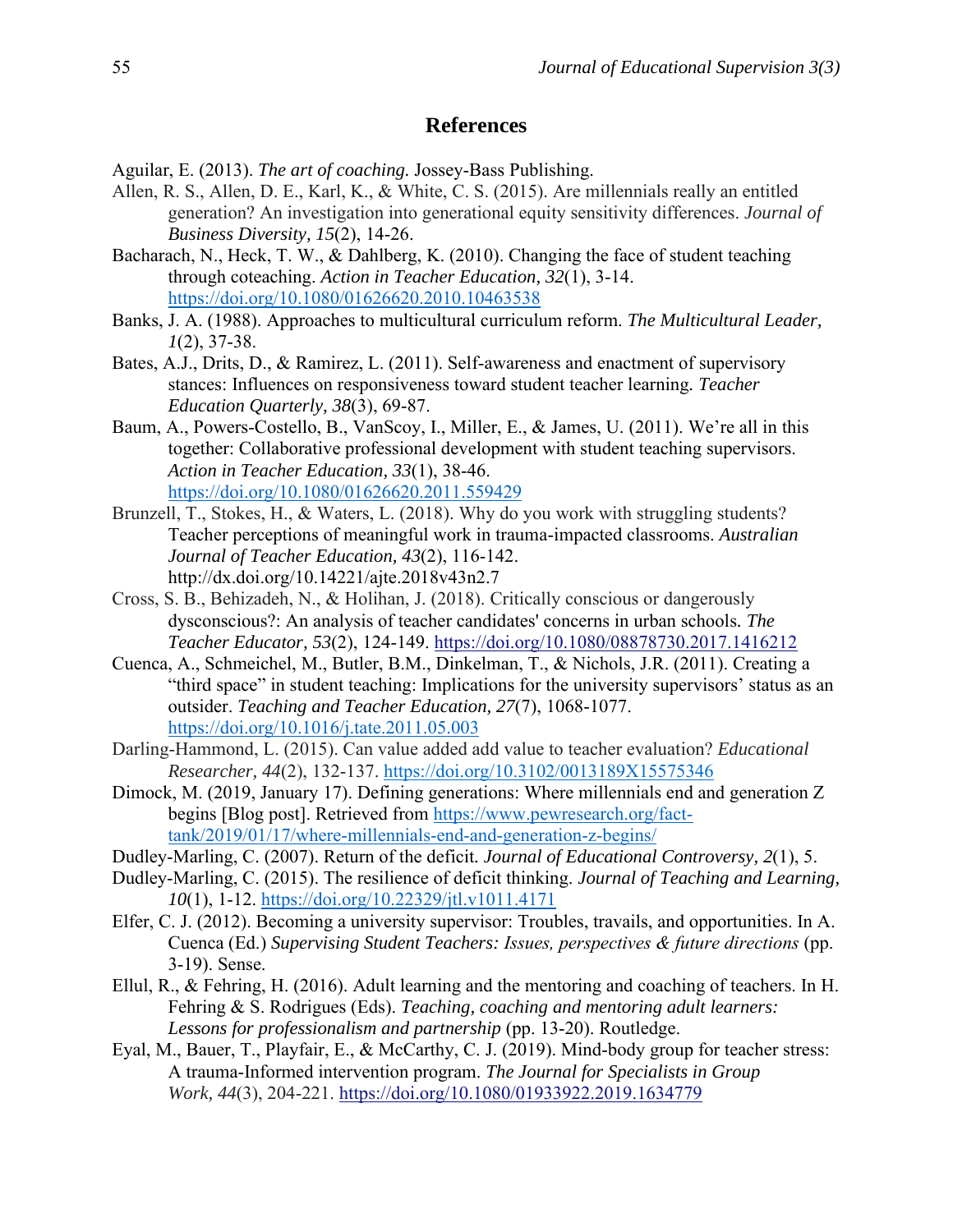- Feiman-Nemser, S. (2001). From preparation to practice: Designing a continuum to strengthen and sustain teaching. *Teachers College Record, 103*(6), 1013-1055.
- Felitti, V.J., Anda, R. F., Nordenberg, D., Williamson, D.F., Spitz, A.M., Edwards, V., Koss, M.P., & Marks, J.S. (1998). Relationship of childhood abuse and household dysfunction to many of the leading causes of death in adults: The adverse childhood experiences (ACE) study. *American Journal of Preventive Medicine, 14*(4), pp. 245–258. [https://doi.org/10.1016/S0749-3797\(98\)00017-8](https://doi.org/10.1016/S0749-3797(98)00017-8)
- Gay, G. (2002). Preparing for culturally responsive teaching. *Journal of Teacher Education, 53*(2), 106–116. [https://doi.org/10.1177/0022487102053002003](https://doi.org/10.1177%2F0022487102053002003)
- Goldhaber, D. (2015). Exploring the potential of value-added performance measures to affect the quality of the teacher workforce. *Educational Researcher, 44*(2), 87-95. <https://doi.org/10.3102/0013189X15574905>
- Goodwin, A. L., & Darity, K. (2019). Social justice teacher educators: what kind of knowing is needed? *Journal of Education for Teaching, 45*(1), 63-81. <https://doi.org/10.1080/02607476.2019.1550606>
- Gürsoy, E., Kesner, J.E., & Salihoglu, U.M. (2016). Clinical supervision model in teaching practice: Does it make a difference in supervisors' performance? *Australian Journal of Teacher Education, 41(*11), 61-76. <http://dx.doi.org/10.14221/ajte.2016v41n11.5>
- Hammond, Z. (2015). *Culturally responsive teaching and the brain.* Corwin.
- Hawkins, B.D. (2019). Diverse student populations are in the classroom. Are you ready to meet their needs? *NEA Today*, April 2019. Retrieved from <http://www.nea.org/home/66241.htm>
- Helms-Lorenz, M., van de Grift, W., & Maulana, R. (2016). Longitudinal effects of induction on teaching skills and attrition rates of beginning teachers. *School Effectiveness and School Improvement, 27*(2), 178-204. https://doi.org[/10.1080/09243453.2015.1035731](https://doi.org/10.1080/09243453.2015.1035731)
- Jacobs, J., Hogarty, K., & Burns, R.W. (2017). Elementary preservice teacher field supervision: A survey of teacher education programs. *Action in Teacher Education, 39*(2), 172-186. <https://doi.org/10.1080/01626620.2016.1248300>
- Jarvis, P., Holford, J., & Griffin, C. (2003). *The theory & practice of learning*. Psychology Press.
- Javeed, L. (2019). Supporting clinical practice through rehearsals. *Northwest Journal of Teacher Education, 14*(1), 1-18. <https://doi.org/10.15760/nwjte.2019.14.1.2>
- Kazemi, E., Ghousseini, H., Cunard, A., & Turrou, A. (2016). Getting inside rehearsals: Insights from teacher educators to support work on complex practice. *Journal of Teacher Education, 67*(1), 18-31. [https://doi.org/10.1177/0022487115615191](https://doi.org/10.1177%2F0022487115615191)
- Kelly, J. (2017). Professional learning and adult learning theory: A connection. *Northwest Journal of Teacher Education, 12*(2), 4. <https://doi.org/10.15760/nwjte.2017.12.2.4>
- Kuykendall, C. (2004). *From rage to hope: Strategies for reclaiming Black & Hispanic students*. Solution Tree.
- Ladson-Billings, G. (1995). Toward a theory of culturally relevant pedagogy. *American Educational Research Journal, 32*(3), 465-491. <https://doi.org/10.3102/00028312032003465>
- Lampert, M. (2010). Learning teaching in, from, and for practice: What do we mean? *Journal of Teacher Education, 61*(1-2), 21-34. [https://doi.org/10.1177/0022487109347321](https://doi.org/10.1177%2F0022487109347321)
- Leachman, M., Masterson, K., & Figueroa, E. (2017). A punishing decade for school funding. Center on Budget and Policy Priorities. Retrieved from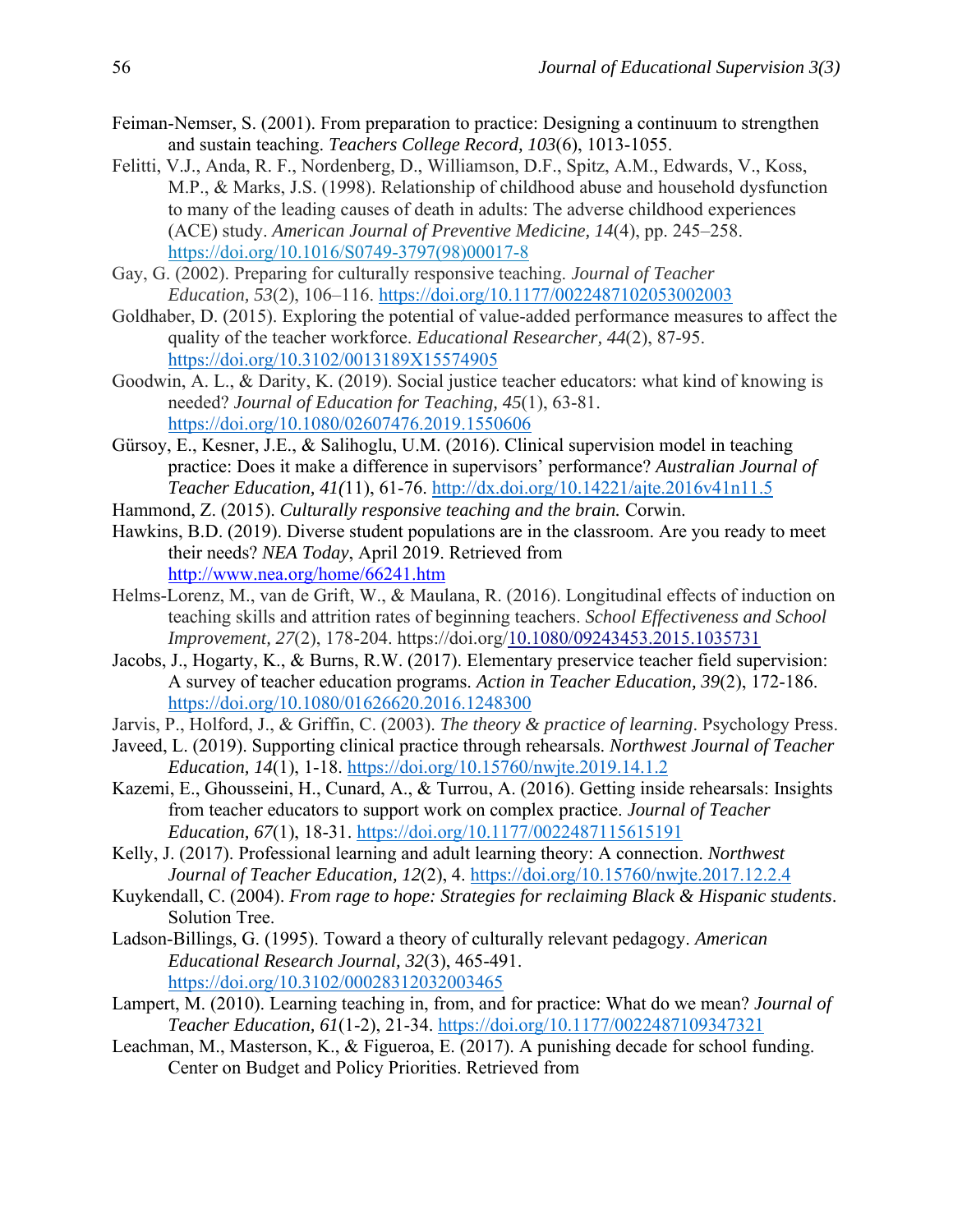[https://www.cbpp.org/research/state-budget-and-tax/a-punishing-decade-for-school](https://www.cbpp.org/research/state-budget-and-tax/a-punishing-decade-for-school-funding)[funding](https://www.cbpp.org/research/state-budget-and-tax/a-punishing-decade-for-school-funding)

- Lopez, F.A. (2017). Altering the trajectory of the self-fulfilling prophecy: Asset-based pedagogy and classroom dynamics. *Journal of Teacher Education, 68*(2), 193-212. <https://doi.org/10.1177/0022487116685751>
- McCormack, B., Baecher, L.H., & Cuenca, A. (2019). University-based teacher supervisors: Their voices, their dilemmas. *Journal of Educational Supervision, 2*(1), 22-37. <https://doi.org/10.31045.jes.2.1.2>
- Merriam, S. B., & Brockett, R. G. (2011). *The profession and practice of adult education: An introduction.* John Wiley & Sons. <https://doi.org/10.31045/jes.2.1.2>
- National Center for Educational Statistics, (2018). Status and trends in the education of racial and ethnic groups. U.S. Government Printing Office.
- National Council for Accreditation of Teacher Education. (2010). Transforming teacher education through clinical practice: A national strategy to prepare effective teachers. Report of the Blue Ribbon Panel on Clinical Preparation and Partnerships for Improved Student Learning.
- National Center for Health Statistics. (2013). National Survey of Children's Health. Center for Disease Control. Retrieved from [https://www.childhealthdata.org/learn-about-the](https://www.childhealthdata.org/learn-about-the-nsch/NSCH)[nsch/NSCH.](https://www.childhealthdata.org/learn-about-the-nsch/NSCH)
- Paris, D. (2012). Culturally sustaining pedagogy: A needed change in stance, terminology, and practice. *Educational Researcher, 41*(3), 93-97. <https://doi.org/10.3102/0013189X12441244>
- Pew Research Center for the People and the Press, (2007). A portrait of "Generation Next": How young people view their lives, futures and politics. Retrieved from: [https://www.people](https://www.people-press.org/2007/01/09/a-portrait-of-generation-next/)[press.org/2007/01/09/a-portrait-of-generation-next/](https://www.people-press.org/2007/01/09/a-portrait-of-generation-next/)
- Riley, K., & Solic, K. (2017). "Change happens beyond the comfort zone": Bringing undergraduate teacher-candidates into activist teacher communities. *Journal of Teacher Education, 68*(2), 179-192. [https://doi.org/10.1177/0022487116687738](https://doi.org/10.1177%2F0022487116687738)
- Ruggie, J. G., & Middleton, E. K. (2019). Money, Millennials and human rights: Sustaining 'sustainable investing'. *Global Policy, 10*(1), 144-150. [https://doi.org/10.1111/1758-](https://doi.org/10.1111/1758-5899.12645) [5899.12645](https://doi.org/10.1111/1758-5899.12645)
- Rutledge, S. A., Harris, D. N., Thompson, C. T., & Ingle, W. K. (2008). Certify, blink, hire: An examination of the process and tools of teacher screening and selection. *Leadership and Policy in Schools, 7*(3), 237-263. <https://doi.org/10.1080/15700760701822132>
- Solis, M., Vaughn, S., Swanson, E., & Mcculley, L. (2012). Collaborative models of instruction: The empirical foundations of inclusion and co-teaching. *Psychology in the Schools*, *49*(5), 498-510. <https://doi.org/10.1002/pits.21606>
- Trent, J. (2013). From campus to classroom: A critical perspective on approximations of practice in teacher education. *Research Papers in Education, 28*(5), 571-594. <https://doi.org/10.1080/02671522.2012.710246>
- Wheeler, A., & Harris, P. (2006). Creativity and personalization: Freshman orientation for the Millennial Generation. Paper presented at the 34th Annual LOEX Conference.
- Whitaker, M. C., & Valtierra, K. M. (2018). Enhancing preservice teachers' motivation to teach diverse learners. *Teaching and Teacher Education, 73*, 171-182. <https://doi.org/10.1016/j.tate.2018.04.004>